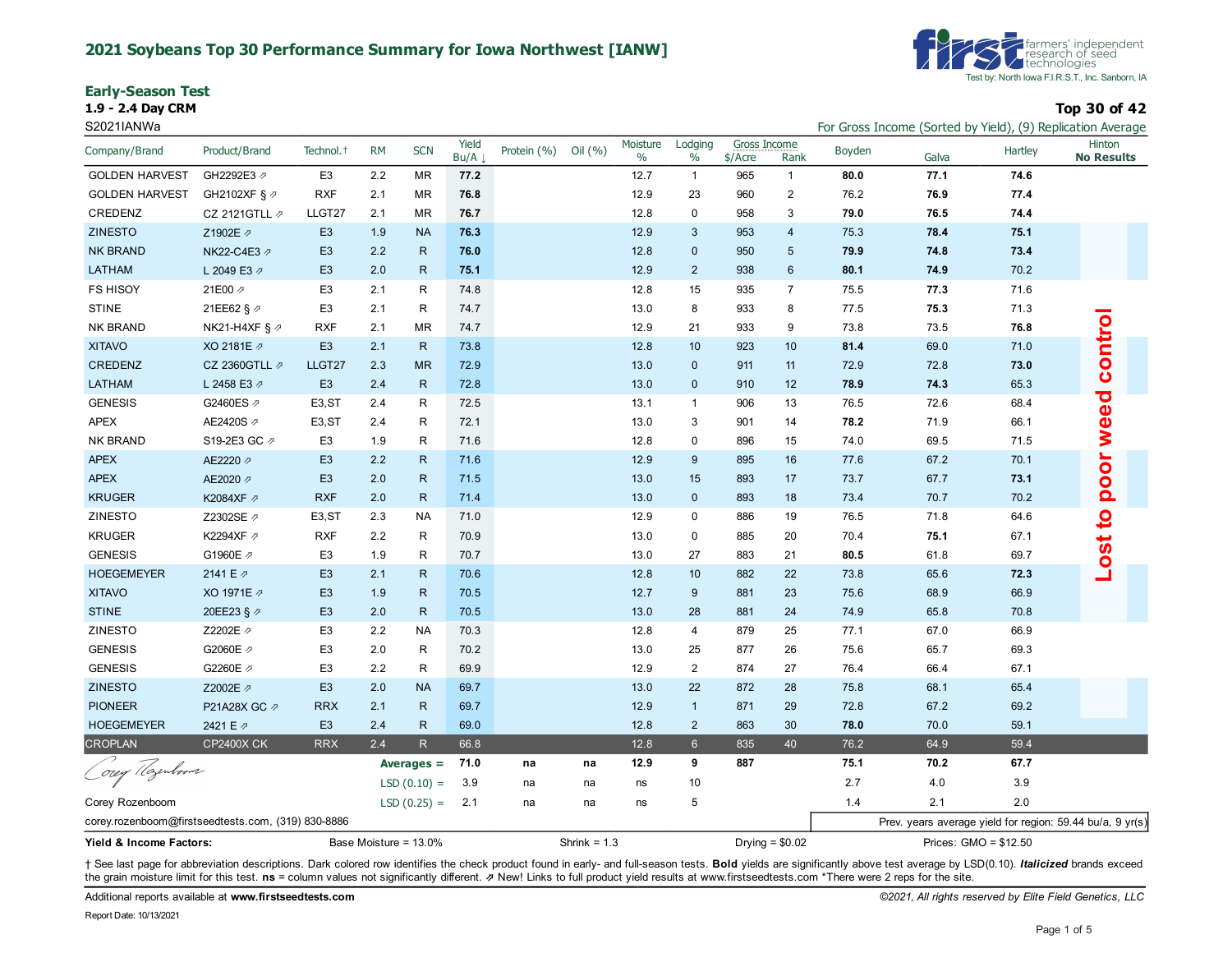#### **2021 Soybeans Top 30 Performance Summary for Iowa Northwest [IANW]**

|  |  | <b>Full-Season Test</b> |
|--|--|-------------------------|
|  |  | 5 F. 5 A.B.J. ABM.      |



**2.5 - 2.8 Day CRM Top 30 of 36**

| S2021IANWb                                         |                         |                       |                       |               |               |             |                |                  |                 |                         |                  |        |                       |                | For Gross Income (Sorted by Yield), (9) Replication Average |
|----------------------------------------------------|-------------------------|-----------------------|-----------------------|---------------|---------------|-------------|----------------|------------------|-----------------|-------------------------|------------------|--------|-----------------------|----------------|-------------------------------------------------------------|
| Company/Brand                                      | Product/Brand           | Technol. <sup>+</sup> | <b>RM</b>             | <b>SCN</b>    | Yield<br>Bu/A | Protein (%) | Oil (%)        | Moisture<br>$\%$ | Lodging<br>$\%$ | Gross Income<br>\$/Acre | Rank             | Boyden | Galva                 | <b>Hartley</b> | Hinton<br><b>No Results</b>                                 |
| <b>FS HISOY</b>                                    | 28E10 2                 | E <sub>3</sub>        | 2.8                   | R             | 76.0          |             |                | 13.0             | 0               | 949                     | $\mathbf{1}$     | 80.7   | 77.6                  | 69.6           |                                                             |
| <b>PIONEER</b>                                     | P25A54X GC 2            | <b>RRX</b>            | 2.5                   | R             | 75.1          |             |                | 13.0             | 5               | 939                     | $\sqrt{2}$       | 77.1   | 76.7                  | 71.6           |                                                             |
| <b>XITAVO</b>                                      | XO 2832E 2              | E <sub>3</sub>        | 2.8                   | R             | 74.3          |             |                | 13.0             | $\mathbf 0$     | 928                     | 3                | 76.6   | 75.2                  | 71.1           |                                                             |
| <b>GENESIS</b>                                     | G2550E 2                | E <sub>3</sub>        | 2.5                   | $\mathsf{R}$  | 72.4          |             |                | 12.8             | 9               | 906                     | $\overline{4}$   | 76.7   | 73.9                  | 66.8           |                                                             |
| CREDENZ                                            | CZ 2550GTLL $\neg$      | LLGT27                | 2.5                   | <b>MR</b>     | 72.2          |             |                | 12.9             | $\mathbf 0$     | 902                     | 5                | 75.0   | 74.6                  | 66.9           |                                                             |
| <b>PIONEER</b>                                     | P27A17X § $\varnothing$ | <b>RRX</b>            | 2.7                   | $\mathsf{R}$  | 72.0          |             |                | 12.9             | $\overline{4}$  | 899                     | $6\phantom{1}$   | 80.2   | 74.8                  | 60.9           |                                                             |
| <b>FS HISOY</b>                                    | 27E10 A                 | E <sub>3</sub>        | 2.7                   | R             | 71.9          |             |                | 13.0             | $\mathbf 0$     | 898                     | $\overline{7}$   | 76.1   | 74.2                  | 65.4           |                                                             |
| <b>KRUGER</b>                                      | K2594XF 2               | <b>RXF</b>            | 2.5                   | R             | 71.9          |             |                | 13.1             | $\mathbf 0$     | 898                     | 8                | 72.5   | 77.5                  | 65.7           |                                                             |
| LATHAM                                             | L 2894 E3 $\varnothing$ | E <sub>3</sub>        | 2.8                   | R             | 71.8          |             |                | 13.0             | $\overline{4}$  | 897                     | 9                | 77.5   | 71.4                  | 66.5           |                                                             |
| <b>FS HISOY</b>                                    | 25E00 2                 | E <sub>3</sub>        | 2.5                   | $\mathsf{R}$  | 71.5          |             |                | 12.9             | $\overline{4}$  | 894                     | 10               | 76.5   | 69.0                  | 69.1           |                                                             |
| <b>HOEGEMEYER</b>                                  | 2660 E 2                | E <sub>3</sub>        | 2.6                   | $\mathsf{R}$  | 71.3          |             |                | 13.1             | 3               | 891                     | 11               | 78.0   | 73.8                  | 62.1           | control                                                     |
| <b>ASGROW</b>                                      | AG27XF2 § 2             | <b>RXF</b>            | 2.7                   | $\mathsf{R}$  | 71.2          |             |                | 12.9             | $\mathbf{1}$    | 889                     | 12               | 77.0   | 73.2                  | 63.4           |                                                             |
| <b>XITAVO</b>                                      | XO 2501E 2              | E <sub>3</sub>        | 2.5                   | R             | 71.2          |             |                | 12.9             | 9               | 889                     | 13               | 77.3   | 72.9                  | 63.3           | $\overline{6}$                                              |
| <b>PIONEER</b>                                     | P26T23E § 2             | E <sub>3</sub>        | 2.6                   | R             | 71.1          |             |                | 13.1             | 0               | 889                     | 14               | 77.4   | 70.8                  | 65.2           |                                                             |
| <b>PIONEER</b>                                     | P26T57E § ク             | E <sub>3</sub>        | 2.6                   | R             | 71.1          |             |                | 12.8             | $\mathbf 0$     | 889                     | 15               | 79.2   | 72.5                  | 61.7           | <b>S</b>                                                    |
| LATHAM                                             | L 2887 R2X 2            | <b>RRX</b>            | 2.8                   | $\mathsf{R}$  | 70.8          |             |                | 13.0             | $\overline{7}$  | 885                     | 16               | 71.9   | 71.5                  | 69.0           |                                                             |
| <b>HEFTY</b>                                       | H25XF1 2                | <b>RXF</b>            | 2.5                   | <b>NA</b>     | 70.5          |             |                | 13.2             | 25              | 881                     | 17               | 72.0   | 78.3                  | 61.3           | pool                                                        |
| <b>GOLDEN HARVEST</b>                              | GH2562XF § 2            | <b>RXF</b>            | 2.5                   | $\mathsf{R}$  | 70.4          |             |                | 12.9             | 43              | 880                     | 18               | 76.0   | 71.5                  | 63.8           |                                                             |
| <b>STINE</b>                                       | 25EB32 § 2              | E <sub>3</sub>        | 2.5                   | R             | 69.7          |             |                | 13.1             | 0               | 871                     | 19               | 76.5   | 67.7                  | 64.9           | $\overline{\mathbf{c}}$                                     |
| <b>ASGROW</b>                                      | AG27XF1 § $\varnothing$ | <b>RXF</b>            | 2.7                   | R             | 69.7          |             |                | 13.1             | $\mathbf 0$     | 871                     | 20               | 71.0   | 74.5                  | 63.5           |                                                             |
| <b>NK BRAND</b>                                    | NK25-C9XF ク             | <b>RXF</b>            | 2.5                   | <b>MR</b>     | 68.9          |             |                | 12.8             | 17              | 862                     | 21               | 75.0   | 66.9                  | 64.9           |                                                             |
| CREDENZ                                            | CZ 2760GTLL <i>の</i>    | LLGT27                | 2.7                   | $\mathsf{R}$  | 68.8          |             |                | 13.0             | $\mathbf 0$     | 860                     | 22               | 77.4   | 66.5                  | 62.6           | Lost <sup>-</sup>                                           |
| <b>ASGROW</b>                                      | AG26XF1 § $\varnothing$ | <b>RXF</b>            | 2.6                   | $\mathsf{R}$  | 68.8          |             |                | 13.2             | $\mathbf 0$     | 859                     | 23               | 71.5   | 76.0                  | 58.8           |                                                             |
| <b>HEFTY</b>                                       | H28X8 2                 | <b>RRX</b>            | 2.8                   | $\mathsf{R}$  | 68.0          |             |                | 13.0             | 2               | 849                     | 24               | 75.8   | 69.8                  | 58.3           |                                                             |
| <b>KRUGER</b>                                      | K2793XF 2               | <b>RXF</b>            | 2.7                   | R             | 67.6          |             |                | 13.2             | $\mathbf 0$     | 844                     | 26               | 73.5   | 68.7                  | 60.6           |                                                             |
| <b>GOLDEN HARVEST</b>                              | GH2722XF GC 2           | <b>RXF</b>            | 2.7                   | <b>MR</b>     | 67.5          |             |                | 13.0             | 9               | 843                     | 27               | 72.9   | 68.5                  | 61.0           |                                                             |
| <b>FEDERAL</b>                                     | F2520N GC 2             | <b>RXF</b>            | 2.5                   | R             | 67.0          |             |                | 13.0             | $\mathbf 0$     | 837                     | 28               | 71.3   | 69.9                  | 59.8           |                                                             |
| LATHAM                                             | L 2786 XF 2             | <b>RXF</b>            | 2.7                   | $\mathsf{R}$  | 65.3          |             |                | 13.4             | $\mathbf{1}$    | 816                     | 29               | 69.7   | 65.4                  | 60.9           |                                                             |
| <b>LATHAM</b>                                      | L 2839 LLGT27 2         | LLGT27                | 2.8                   | $\mathsf{R}$  | 64.5          |             |                | 13.2             | $\mathbf{0}$    | 806                     | 30               | 75.8   | 60.8                  | 56.8           |                                                             |
| <b>GOLDEN HARVEST</b>                              | GH2872XF 2              | <b>RXF</b>            | 2.8                   | $\mathsf{R}$  | 63.5          |             |                | 13.2             | $\overline{4}$  | 793                     | 31               | 70.9   | 60.9                  | 58.6           |                                                             |
| <b>CROPLAN</b>                                     | <b>CP2400X CK</b>       | <b>RRX</b>            | 2.4                   | $\mathsf{R}$  | 67.9          |             |                | 13.0             | $\mathbf{1}$    | 848                     | 25               | 76.1   | 67.0                  | 60.5           |                                                             |
| Corey Regulars                                     |                         |                       |                       | Averages $=$  | 68.9          | na          | na             | 13.0             | 6               | 861                     |                  | 74.7   | 70.4                  | 61.7           |                                                             |
|                                                    |                         |                       |                       | $LSD(0.10) =$ | 4.3           | na          | na             | ns               | 9               |                         |                  | 2.9    | 3.1                   | 5.6            |                                                             |
| Corey Rozenboom                                    |                         |                       |                       | $LSD(0.25) =$ | 2.3           | na          | na             | ns               | 5               |                         |                  | 1.5    | 1.6                   | 2.9            |                                                             |
| corey.rozenboom@firstseedtests.com, (319) 830-8886 |                         |                       |                       |               |               |             |                |                  |                 |                         |                  |        |                       |                | Prev. years average yield for region: 59.44 bu/a, 9 yr(s)   |
| Yield & Income Factors:                            |                         |                       | Base Moisture = 13.0% |               |               |             | Shrink = $1.3$ |                  |                 |                         | Drying = $$0.02$ |        | Prices: GMO = \$12.50 |                |                                                             |

+ See last page for abbreviation descriptions. Dark colored row identifies the check product found in early- and full-season tests. Bold yields are significantly above test average by LSD(0.10). Italicized brands exceed the grain moisture limit for this test. **ns** = column values not significantly different. ⇗ New! Links to full product yield results at www.firstseedtests.com \*There were 2 reps for the site.

Additional reports available at **[www.firstseedtests.com](https://www.firstseedtests.com)** *©2021, All rights reserved by Elite Field Genetics, LLC*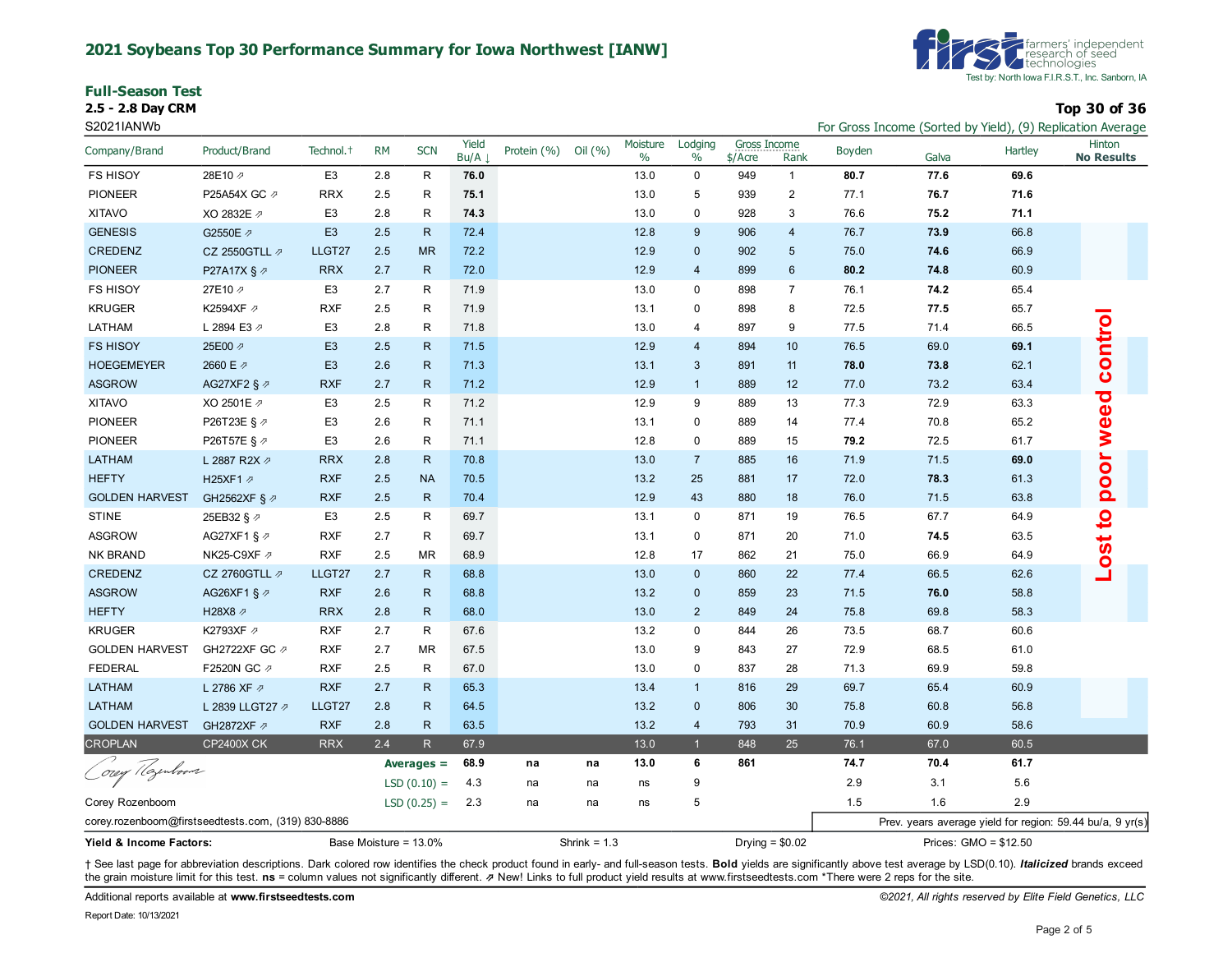

**Early-Season Test Products (42 Total)**

| <b>Company/Brand</b> | <b>Product/Brand</b> | <b>Technology</b>   | <b>SCN</b>              | <b>RM</b> | <b>Seed Treat.</b> |
|----------------------|----------------------|---------------------|-------------------------|-----------|--------------------|
| Apex                 | AE2020               | E <sub>3</sub>      | R                       | 2.0       | CMBV, SA           |
| Apex                 | AE2220               | E <sub>3</sub>      | R                       | 2.2       | CMBV, SA           |
| Apex                 | AE2420S              | E <sub>3</sub> ,ST  | R                       | 2.4       | CMBV, SA           |
| Credenz              | <b>CZ 2121GTLL</b>   | LLGT27              | <b>MR</b>               | 2.1       | PV, IL, OB         |
| Credenz              | <b>CZ 2360GTLL</b>   | LLGT27              | <b>MR</b>               | 2.3       | PV, IL, OB         |
| Croplan              | <b>CP2400X CK</b>    | <b>RRX</b>          | R                       | 2.4       | Untreated          |
| FS HISOY             | 19F10                | <b>RXF</b>          | R                       | 1.9       | ACi, B-200         |
| FS HISOY             | 21E00                | E <sub>3</sub>      | R                       | 2.1       | ACi, B-200         |
| <b>FS HISOY</b>      | 24F00                | <b>RXF</b>          | R                       | 2.4       | ACi, B-200         |
| Genesis              | G1960E               | E <sub>3</sub>      | R                       | 1.9       | CMBV, SA           |
| Genesis              | G2060E               | E <sub>3</sub>      | R                       | 2.0       | CMBV, SA           |
| Genesis              | G2260E               | E <sub>3</sub>      | R                       | 2.2       | CMBV, SA           |
| Genesis              | G2460ES              | E <sub>3</sub> ,ST  | R                       | 2.4       | CMBV, SA           |
| Golden Harvest       | GH2102XF §           | <b>RXF</b>          | MR                      | 2.1       | CMBV, SA           |
| Golden Harvest       | GH2292E3             | E <sub>3</sub>      | <b>MR</b>               | 2.2       | CMBV, SA           |
| Hefty                | H20XF1               | <b>RXF</b>          | <b>NA</b>               | 2.0       | DST4,SA            |
| Hefty                | <b>H20XF2</b>        | <b>RXF</b>          | <b>NA</b>               | 2.0       | DST4,SA            |
| Hefty                | <b>H21XF2</b>        | <b>RXF</b>          | <b>NA</b>               | 2.1       | DST4,SA            |
| Hefty                | <b>H24XF2</b>        | <b>RXF</b>          | <b>NA</b>               | 2.4       | DST4,SA            |
| Hoegemeyer           | 2141 E               | E <sub>3</sub>      | R                       | 2.1       | Lum, Lu, IL        |
| Hoegemeyer           | 2240 E               | E <sub>3</sub>      | R                       | 2.2       | Lum, Lu, IL        |
| Hoegemeyer           | 2421 E               | E <sub>3</sub>      | R                       | 2.4       | Lum, Lu, IL        |
| Kruger               | K2084XF              | <b>RXF</b>          | R                       | 2.0       | ACi, IL            |
| Kruger               | <b>K2294XF</b>       | <b>RXF</b>          | R                       | 2.2       | ACi, IL            |
| Kruger               | K2391XF              | <b>RXF</b>          | R                       | 2.3       | ACi, IL            |
| Latham               | L 2049 E3            | E <sub>3</sub>      | R                       | 2.0       | SS+, SA            |
| Latham               | L 2193 E3            | E <sub>3</sub>      | R                       | 2.1       | SS+, SA            |
| Latham               | L 2379 E3            | E <sub>3</sub>      | $\overline{R}$          | 2.3       | SS+, SA            |
| Latham               | L 2458 E3            | E <sub>3</sub>      | R                       | 2.4       | SS+, SA            |
| <b>NK Brand</b>      | NK19-C8XF            | <b>RXF</b>          | R                       | 1.9       | CMBV, SA           |
| NK Brand             | <b>NK21-H4XF §</b>   | <b>RXF</b>          | MR                      | 2.1       | CMBV, SA           |
| <b>NK Brand</b>      | <b>NK22-C4E3</b>     | E <sub>3</sub>      | $\mathsf R$             | 2.2       | CMBV, SA           |
| <b>NK Brand</b>      | S19-2E3 GC           | E <sub>3</sub>      | R                       | 1.9       | Untreated          |
| Pioneer              | P21A28X GC           | <b>RRX</b>          | $\overline{\mathsf{R}}$ | 2.1       | Lum, Lu, IL        |
| <b>Stine</b>         | 20EE23 §             | E <sub>3</sub>      | R                       | 2.0       | <b>SFI</b>         |
| <b>Stine</b>         | 21EE62 §             | E <sub>3</sub>      | R                       | 2.1       | <b>SFI</b>         |
| Xitavo               | XO 1971E             | E <sub>3</sub>      | $\overline{R}$          | 1.9       | PV, IL, OB         |
| Xitavo               | XO 2181E             | E <sub>3</sub>      | $\mathsf R$             | 2.1       | PV, IL, OB         |
| Zinesto              | Z1902E               | E <sub>3</sub>      | <b>NA</b>               | 1.9       | DST5               |
| Zinesto              | Z2002E               | E <sub>3</sub>      | <b>NA</b>               | 2.0       | DST4,SA            |
| Zinesto              | Z2202E               | E <sub>3</sub>      | <b>NA</b>               | 2.2       | DST4,SA            |
| Zinesto              | Z2302SE              | E <sub>3</sub> , ST | <b>NA</b>               | 2.3       | DST5               |

\* FIRST does not inspect products for refuge blend. N\* indicates the product was entered without a refuge component by the sponsoring seed company. Prior year entries may contain refuge blend.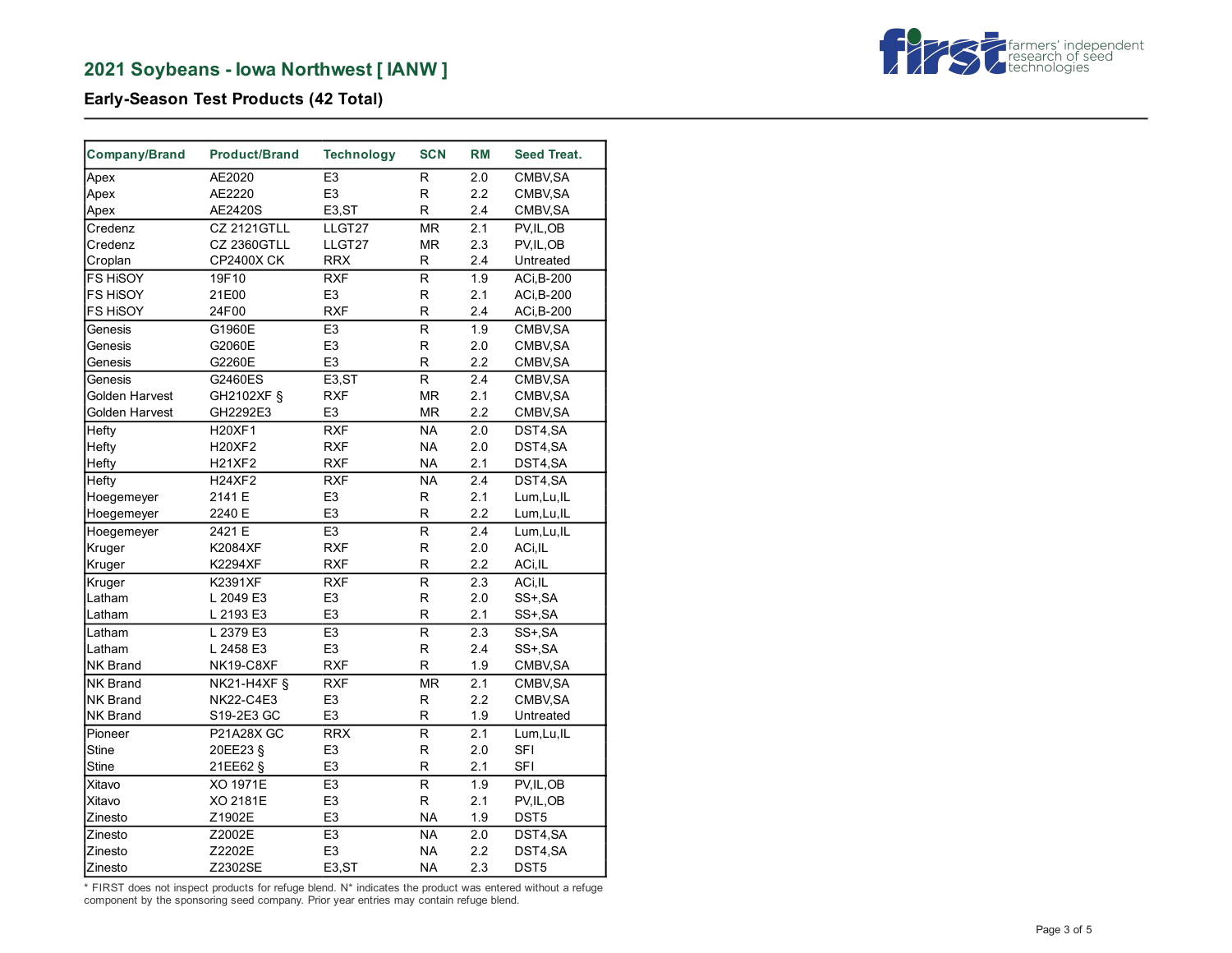

# **Full-Season Test Products (36 Total)**

| Company/Brand   | <b>Product/Brand</b> | <b>Technology</b> | <b>SCN</b>   | <b>RM</b> | <b>Seed Treat.</b> |
|-----------------|----------------------|-------------------|--------------|-----------|--------------------|
| Asgrow          | AG26XF1 §            | <b>RXF</b>        | R            | 2.6       | ACi, IL            |
| Asgrow          | AG27XF1 §            | <b>RXF</b>        | R            | 2.7       | ACi, IL            |
| Asgrow          | AG27XF2 §            | <b>RXF</b>        | R            | 2.7       | ACi, IL            |
| Credenz         | <b>CZ 2550GTLL</b>   | LLGT27            | <b>MR</b>    | 2.5       | PV, IL, OB         |
| Credenz         | <b>CZ 2760GTLL</b>   | LLGT27            | R            | 2.7       | PV, IL, OB         |
| Croplan         | <b>CP2400X CK</b>    | <b>RRX</b>        | R            | 2.4       | Untreated          |
| Federal         | <b>F2520N GC</b>     | <b>RXF</b>        | R.           | 2.5       | <b>MAG</b>         |
| FS HISOY        | 25E00                | E <sub>3</sub>    | R            | 2.5       | ACi, B-200         |
| FS HISOY        | 27E10                | E <sub>3</sub>    | R            | 2.7       | ACi, B-200         |
| FS HISOY        | 27F10                | <b>RXF</b>        | R            | 2.7       | ACi, B-200         |
| <b>FS HISOY</b> | 28E10                | E <sub>3</sub>    | R            | 2.8       | ACi, B-200         |
| Genesis         | G2550E               | E <sub>3</sub>    | R            | 2.5       | CMBV, SA           |
| Golden Harvest  | GH2562XF §           | <b>RXF</b>        | $\mathsf{R}$ | 2.5       | CMBV, SA           |
| Golden Harvest  | GH2722XF GC          | <b>RXF</b>        | <b>MR</b>    | 2.7       | CMBV, SA           |
| Golden Harvest  | <b>GH2872XF</b>      | <b>RXF</b>        | R            | 2.8       | CMBV, SA           |
| Hefty           | <b>H25XF1</b>        | <b>RXF</b>        | <b>NA</b>    | 2.5       | DST4,SA            |
| Hefty           | <b>H26XF2</b>        | <b>RXF</b>        | <b>NA</b>    | 2.6       | DST4,SA            |
| Hefty           | H28X8                | <b>RRX</b>        | R            | 2.8       | DST4,SA            |
| Hefty           | <b>H28XF1</b>        | <b>RXF</b>        | R.           | 2.8       | DST5               |
| Hoegemeyer      | 2660 E               | E <sub>3</sub>    | $\mathsf{R}$ | 2.6       | Lum, Lu, IL        |
| Hoegemeyer      | 2831 E               | E <sub>3</sub>    | $\mathsf{R}$ | 2.8       | Lum, Lu, IL        |
| Kruger          | <b>K2594XF</b>       | <b>RXF</b>        | R.           | 2.5       | ACi, IL            |
| Kruger          | <b>K2793XF</b>       | <b>RXF</b>        | R            | 2.7       | ACi, IL            |
| Kruger          | <b>K2885XF</b>       | <b>RXF</b>        | $\mathsf{R}$ | 2.8       | ACi, IL            |
| Latham          | L 2786 XF            | <b>RXF</b>        | R            | 2.7       | SS+ SA             |
| Latham          | L 2839 LLGT27        | LLGT27            | $\mathsf{R}$ | 2.8       | SS+, SA            |
| Latham          | L 2887 R2X           | <b>RRX</b>        | R            | 2.8       | SS+, SA            |
| Latham          | L 2894 E3            | E <sub>3</sub>    | R            | 2.8       | SS+ SA             |
| NK Brand        | NK25-C9XF            | <b>RXF</b>        | <b>MR</b>    | 2.5       | CMBV, SA           |
| Pioneer         | P25A54X GC           | <b>RRX</b>        | R            | 2.5       | Untreated          |
| Pioneer         | P26T23E §            | E <sub>3</sub>    | R            | 2.6       | Lum, Lu, IL        |
| Pioneer         | P26T57E §            | E <sub>3</sub>    | $\mathsf{R}$ | 2.6       | Lum, Lu, IL        |
| Pioneer         | P27A17X §            | <b>RRX</b>        | R            | 2.7       | Lum, Lu, IL        |
| <b>Stine</b>    | 25EB32 §             | E <sub>3</sub>    | $\mathsf{R}$ | 2.5       | <b>SFI</b>         |
| Xitavo          | XO 2501E             | E <sub>3</sub>    | $\mathsf R$  | 2.5       | PV, IL, OB         |
| Xitavo          | XO 2832E             | E <sub>3</sub>    | $\mathsf{R}$ | 2.8       | PV, IL, OB         |

\* FIRST does not inspect products for refuge blend. N\* indicates the product was entered without a refuge component by the sponsoring seed company. Prior year entries may contain refuge blend.